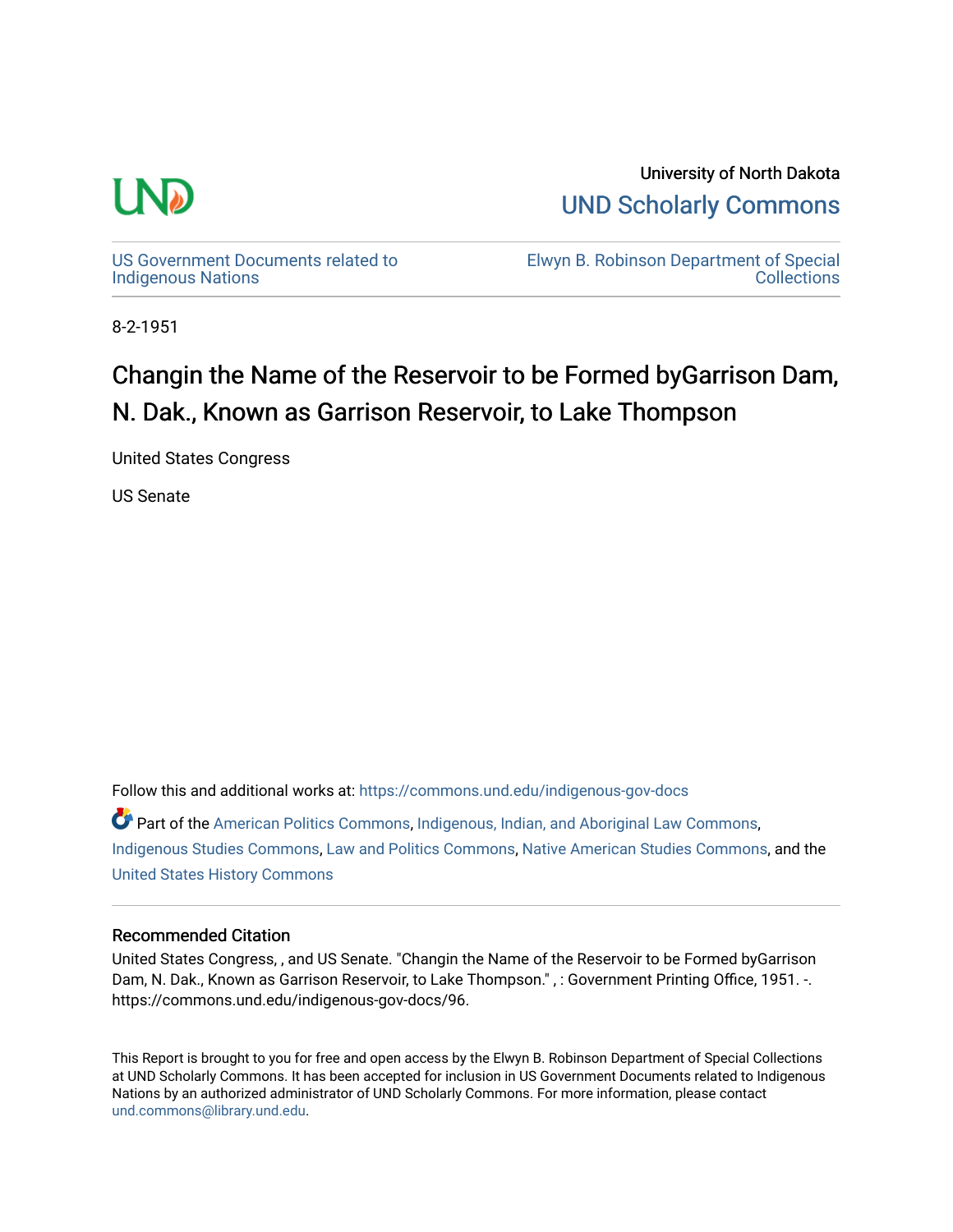82n CoNGRESS *1st Session* } SENATE **MORTHOUT GEAR OT SOUTHERN MORTHOUT NO. 569 REPORT** No. 608

Hon. DENNIS CHAVEZ.

## CHANGING THE NAME OF THE RESERVOIR TO BE FORMED BY GARRISON DAM, N. DAK., KNOWN AS GARRISON RESERVOIR, TO LAKE THOMPSON

August 2 (legislative day, August 1), 1951.—Ordered to be printed

**Mr.** McCLELLAN, from the Committee on Public Works, submitted the following

### REPORT

#### **Example 18 In the U.S. Company S. J. Res. 13]**

The Committee on Public Works, to whom was referred the joint resolution (S. J. Res. 13) to change the name of the reservoir to be formed above Garrison Dam and known as Garrison Reservoir on Garrison Lake to Lake Thompson, having considered the same, report favorably thereon without amendment and recommend that the joint resolution do pass.

The Garrison Dam and Reservoir was authorized by the Flood Control Act approved December 22, 1944 (Public Law 534, 78th Cong.), as a unit of the comprehensive plan of improvement of the Missouri River Basin for flood control, navigation, irrigation, power development, and other purposes. The Garrison Dam is now under construction. It derived its name from a small town near the dam site.

The residents of North Dakota desire to change the name of Garrison Reservoir to Lake Thompson, to honor Mr. Sivert W. Thompson, lawyer, rancher, present State highway commissioner, and former member of North Dakota Water Commission, who has been active for many years in water-resource problems of the area, and has worked tirelessly in the interest of a dam across the Missouri River in the vicinity of Garrison.

The committee helieves that the change in designation of this reservoir is justified, and recommends enactment of this legislation m accordance with the desires of local residents.